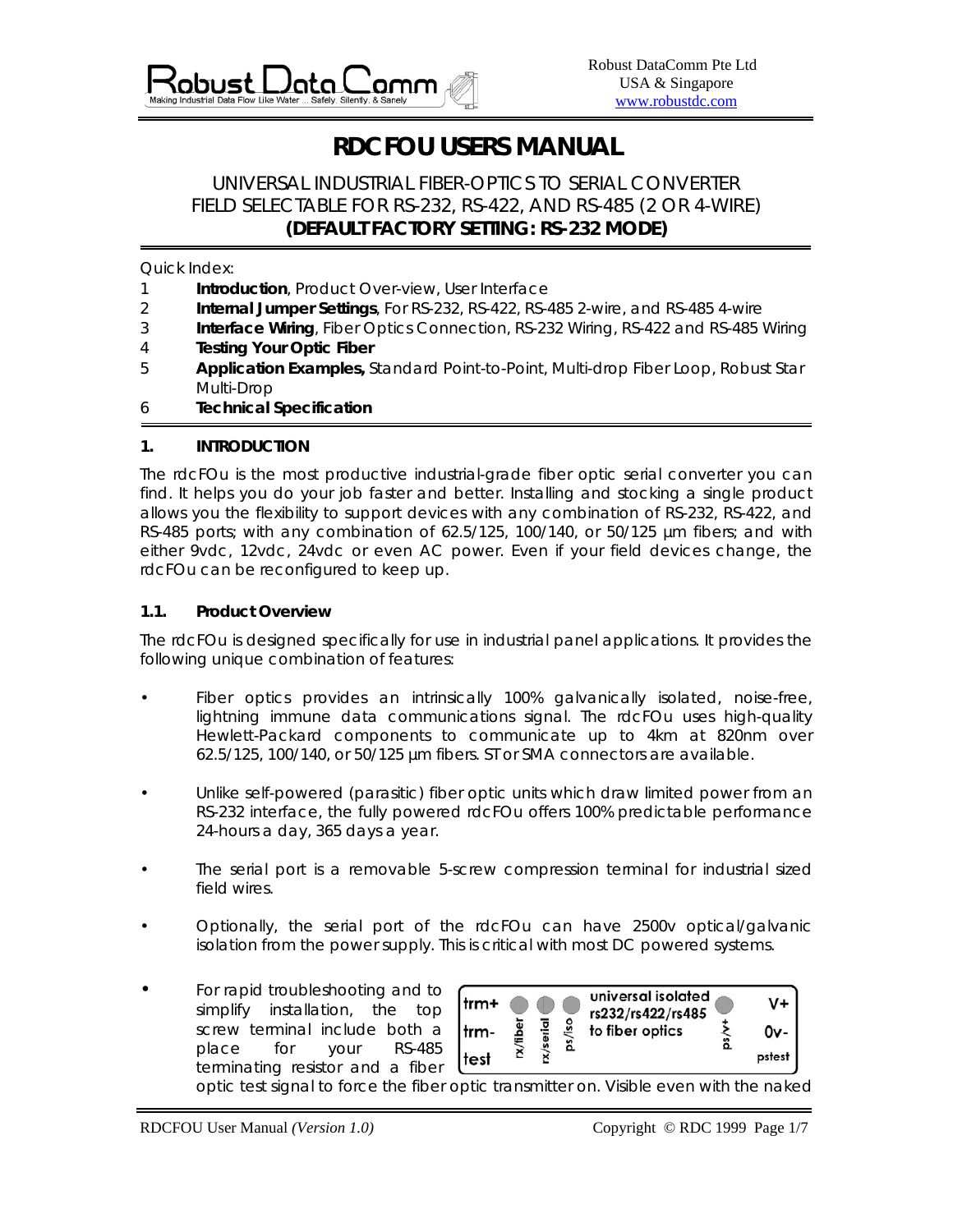

eye, this allows a quick check of glass optic fiber continuity.

- For rapid troubleshooting, there are LED indicators for data transmission and power status .
- Wide power supply range (9 to 36vdc) allows use with 9v, 12v, 24v supplies or direct from 12v or 24v battery systems. Optional model rdcFOu-hv supports 38 to 58vdc for use with 48vdc power systems. For 110vac or 230vac operation, any common 9v or 12vdc wall transformer can be used.

#### **1.2. User Interface**

The rdcFOu is designed for user-friendly application. Green LED **ps/v+** lights when external power is properly applied. Green LED **ps/iso** (1) lights when the internal isolating DC-to-DC converter is working properly. This isolation provides over 10,000,000 ohms of resistance between the power supply and serial interface to eliminate ground loops. Yellow LED **rx/serial** lights when any data is received on the serial interface. Yellow LED **rx/fiber** lights when any data is received on the fiber optic interface. Terminals **V+** and **0v-**are the DC power supply inputs. Terminal **pstest** is a well-regulated 5vdc output with reference to 0v- and can be used to draw up to 100mA of 5vdc power (2) for other uses. Terminals **trm+** and **trm-**allow addition of an external terminating resistor for the RS 485/422 receiver pair (3). Terminal **test** can be used to force the fiber optic transmitter on to test your fibers (see *Testing Your Fiber Optic* below for more details)

## **2. INTERNAL JUMPER SETTINGS**

#### **2.1. For RS-232 Interface**

**J1** and **Interface J2** must both be closed/on to select RS-232. **Loop Master** and **Loop Slave** should be open/off for normal point-to-point operation (see *Application Example : Multi-Drop Loop* below for more details). **Bias Disable** is ignored in RS-232 mode. **485 Terminator** and **Reserved** must be open/off for RS-232. **Test FO** is open/off for normal operation (see *Testing Your Fiber Optic* section below for more details).



- (1) ps/iso LED is installed only in the galvanically isolated models (like rdcFOu-dv-2pst-c)
- (2) 48vdc model (rdcFOu-hv) is about 4.5vdc. Drawing too much power causes the rdcFOu to function poorly.
- (3) To use tmr+ and tmr-, make sure you disable the internal 120 ohm terminating resistors.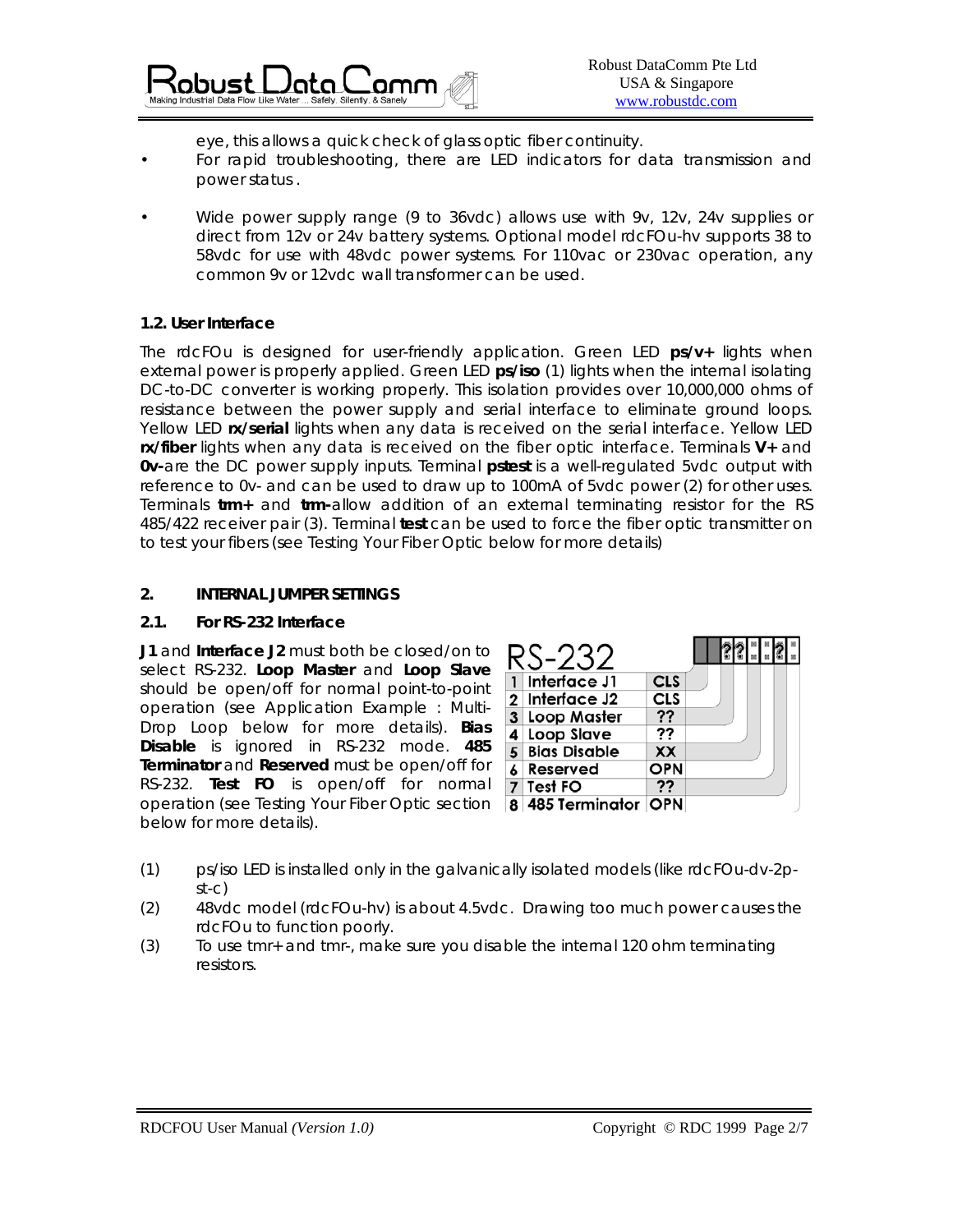

## **2.2. For RS-422 Interface**

**J1** must be open/off and **Interface J2** must be closed/on to select RS-422. **Loop Master** is ignored for RS 422 - only RS-232 supports Loop Master. **Loop Slave** should be open/off for normal point-to-point operation (see *Application Example : Multi-Drop Loop* below for more details). For RS-422 **Bias Disable** is normally open/off to enable the 470 ohm pullup and pull-down bias resistors on the receive wire. These bias resistors prevent noise if the

|   | Interface J1        | <b>OPN</b> |  |  |  |  |
|---|---------------------|------------|--|--|--|--|
|   | 2 Interface J2      | CLS        |  |  |  |  |
| 3 | Loop Master         | XX         |  |  |  |  |
|   | 4 Loop Slave        | ??         |  |  |  |  |
|   | <b>Bias Disable</b> | 77         |  |  |  |  |
|   | Reserved            | OPN        |  |  |  |  |
|   | Test FO             | 77         |  |  |  |  |
|   | 8 485 Terminator    | CLS        |  |  |  |  |

remote RS-422 device is powered off or disconnected. Set Bias Disable to closed/on to disable these resistors. For RS-422 **485 Terminator** is normally closed/on to enable the rdcFOu's internal 120 ohm terminating resistor. Set 485 terminator to open/off to disable this resistor and/or use an externally mounted terminating resistor. **Reserved** must be open/off for RS422. **Test FO** is open/off for normal operation (see *Testing Your Fiber Optic* below for more details).

## **2.3. For RS-485 Interface (2-wire)**

**Interface J1** and **Interface J2** must both be open/off to select RS-485 two-wire. **Loop Master** is ignored for RS-485- only RS-232 supports Loop Master. **Loop Slave** should be open/off for normal point-to-point operation (see *Application Example : Multi-Drop Loop* below for more details). For RS-485 **Bias Disable** is normally open/off to enable the 470 ohm pull-up and pull-down bias resistors on the

|   | Interface J1          | <b>OPN</b> |  |  |  |  |
|---|-----------------------|------------|--|--|--|--|
|   | 2 Interface J2        | <b>OPN</b> |  |  |  |  |
| 3 | Loop Master           | XX         |  |  |  |  |
|   | <b>Loop Slave</b>     | 22         |  |  |  |  |
|   | <b>Bias Disable</b>   | ??         |  |  |  |  |
|   | Reserved              | OPN        |  |  |  |  |
|   | Test FO               | 77         |  |  |  |  |
|   | <b>485 Terminator</b> |            |  |  |  |  |

receive wire. These bias resistors are critical for proper bus operation - but only 1 or 2 rdcFOu can have these bias resistors enabled on one bus segment (normally set in the same rdcFOu with the terminator enabled). All other rdcFOu should have the Bias Disable set to closed/on to disable these bias resistors. For RS-485 **485 Terminator** is normally closed/on to enable the rdcFOu's internal 120 ohm terminating resistor - but only the 2 ends of the bus segment should have the terminating resistors enabled. Set 485 terminator to open/off to disable this resistor and/or use an externally mounted terminating resistor. **Reserved** must be open/off for RS-485. **Test FO** is open/off for normal operation (see *Testing Your Fiber Optic* below for more details).

## **2.4. For RS-485 Interface (4-wire)**

The rdcFOu supports 4-wire RS-485 for fullduplex operation or what some vendors call "multi-drop RS-422". All jumper settings are the same as RS-485 2-wire except **Interface J1** must be closed/on and **Interface J2** must be open/off. In 2-wire mode, the serial receiver is disabled during serial transmission (half-duplex operation) whereas it will still be active in the 4-wire mode (half-duplex operation).

| Interface J1        | CLS |  |  |  |  |
|---------------------|-----|--|--|--|--|
| 2 Interface J2      | OPN |  |  |  |  |
| 3 Loop Master       | XX  |  |  |  |  |
| 4 Loop Slave        | ??  |  |  |  |  |
| <b>Bias Disable</b> | ??  |  |  |  |  |
| Reserved            | OPN |  |  |  |  |
| 7 Test FO           | ??  |  |  |  |  |
| 8 485 Terminator    | ??  |  |  |  |  |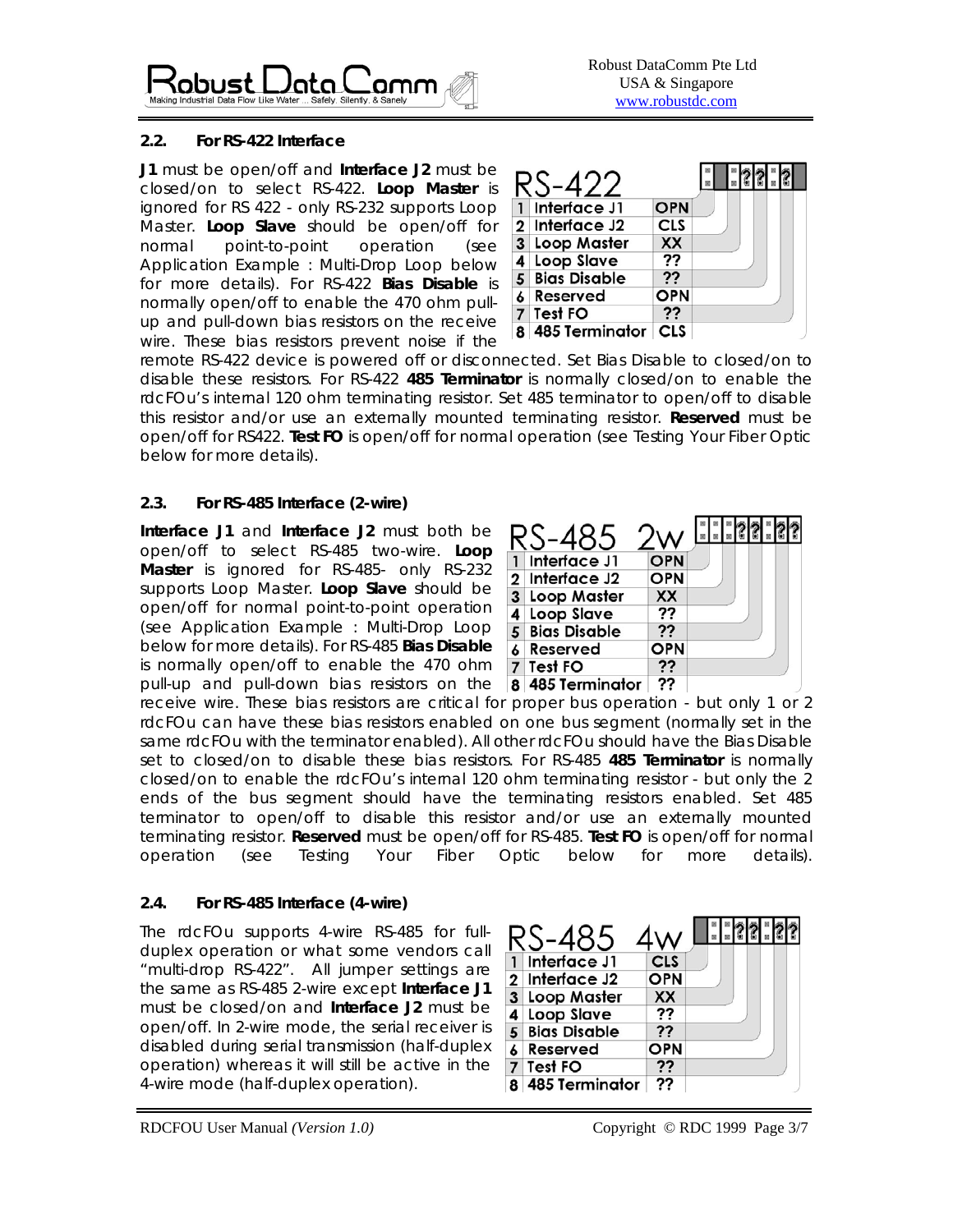

## **3. INTERFACE WIRING**

#### **3.1. Fiber Optics Connection:**

The rdcFOu has either 2 ST-compatible bayonet connectors (option -st) or 2 SMA threaded connectors (option -sma). Note that all fiber optic cables need gentle handling and have a specified minimum bend radius. Please refer to your cable specs for details, but you should plan on providing space to neatly coil a 6 inch or 15cm loop diameter of extra fiber. The rdcFOu's transmit (TX) connector is connected to the receive (RX) connector of the remote device, and the rdcFOu's receiver (RX) connector is connected to the transmitter (TX) connector of the remote device,

## **3.2. RS-232 wiring**

For RS-232, only a 3-wire cable is required (Rxd, Txd, and SG) for most applications. To avoid future problems, you are wise to short DTR & DSR and RTS & CTS in the 9-pin or 25 pin connector. That way you are fully protected if any future software wants to monitor either DSR or CTS control signal inputs. For an rdcFOu configured as a **Loop Master** you must connect the devices RTS output to the rdcFOu's R+ terminal.

| T+             | rts/cts required for | 8 | cts    | T+          | rts/cts required for | cts    |
|----------------|----------------------|---|--------|-------------|----------------------|--------|
| $T - T \times$ | loop master only     | 2 | rxd    | $T - T$     | loop master only     | rxd    |
| $R+$           |                      |   | rts    | R+          | $-1111111$           | rts    |
| $R$ -/ $Rx$    |                      | 3 | txd    | $R$ -/ $Rx$ |                      | txd    |
| SG             |                      | э | SG     | SG          |                      | SG     |
| rdcFOu         |                      |   | Remote | rdcFOu      |                      | Remote |

*RS-232 to 9-pin DTE RS-232 to 25-pin DTE* 

#### **3.3. RS-422 & RS-485 wiring**

For galvanically isolated rdcFOu the signal ground (SG) must be connected even for RS-422 and RS-485. For non-isolated rdcFOu, the signal ground should be left unconnected and the 0v- terminal will be used as the signal ground and voltage reference.



*RS-485 2-wire RS-422 or RS-485 4-wire*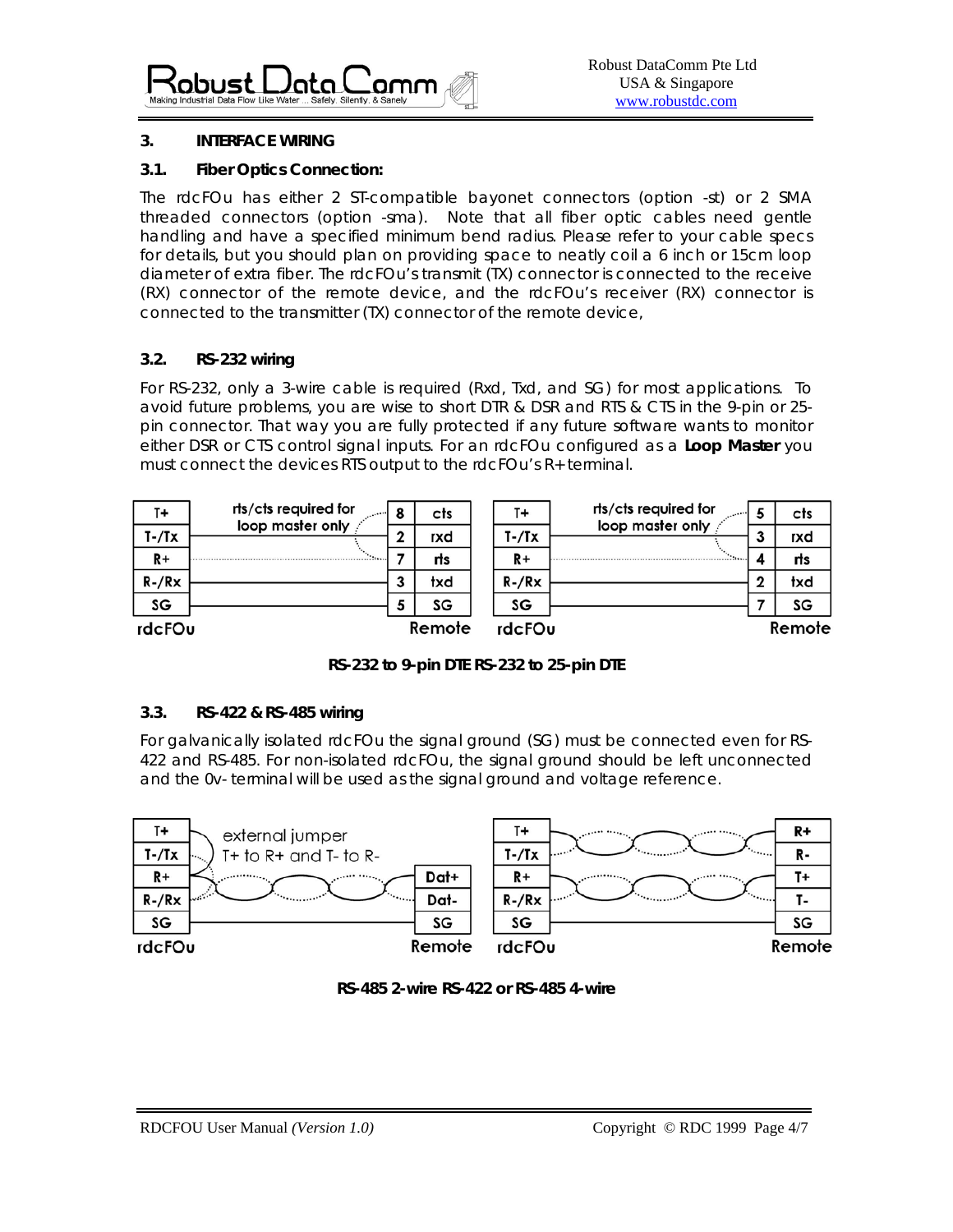

## **4. TESTING YOUR OPTIC FIBER:**

There are two method you can use to test your fiber optics system. First, you can short the top-plate terminal labeled **test** to signal ground. On the non-isolated rdcFOu this could be the **0v**terminal. On the galvanically isolated rdcFOu this must be the signal ground (SG) terminal of the serial interface. Second, you can close/on J7 **Test FO** inside the rdcFOu. Either method forces the fiber optic transmitter on constantly - using about 3 times the normal supply current to do it. The light from the transmitter can easily be seen with the naked eye. Use this to test your optic fiber. At the remote end, you can easily see which fiber in a multi-fiber cable is emitting the light, and if connected to the remote device, its "Receive" LED should light.

## **5. APPLICATION EXAMPLES**

#### **5.1. Standard Point-to-Point Connection**

When most industrial people use fiber optics, they use it in a point-to-point connection. The fiber is functioning like a common modem or line driver. The example shown here also highlights the flexibility of the rdcFOu - 2 identical units can be used to support RS-232 at one end and multidrop RS-485 at the other. Plus the maintenance department only needs to stock a single third "spare" unit. At the computer end, the rdcFOu could be powered either by a 12vdc feed from the computer or by a common 110vac to 9vdc wall-transformer (power pack). At the PLC end, the rdcFOu can be powered from the existing 24vdc panel supply or UPS battery.

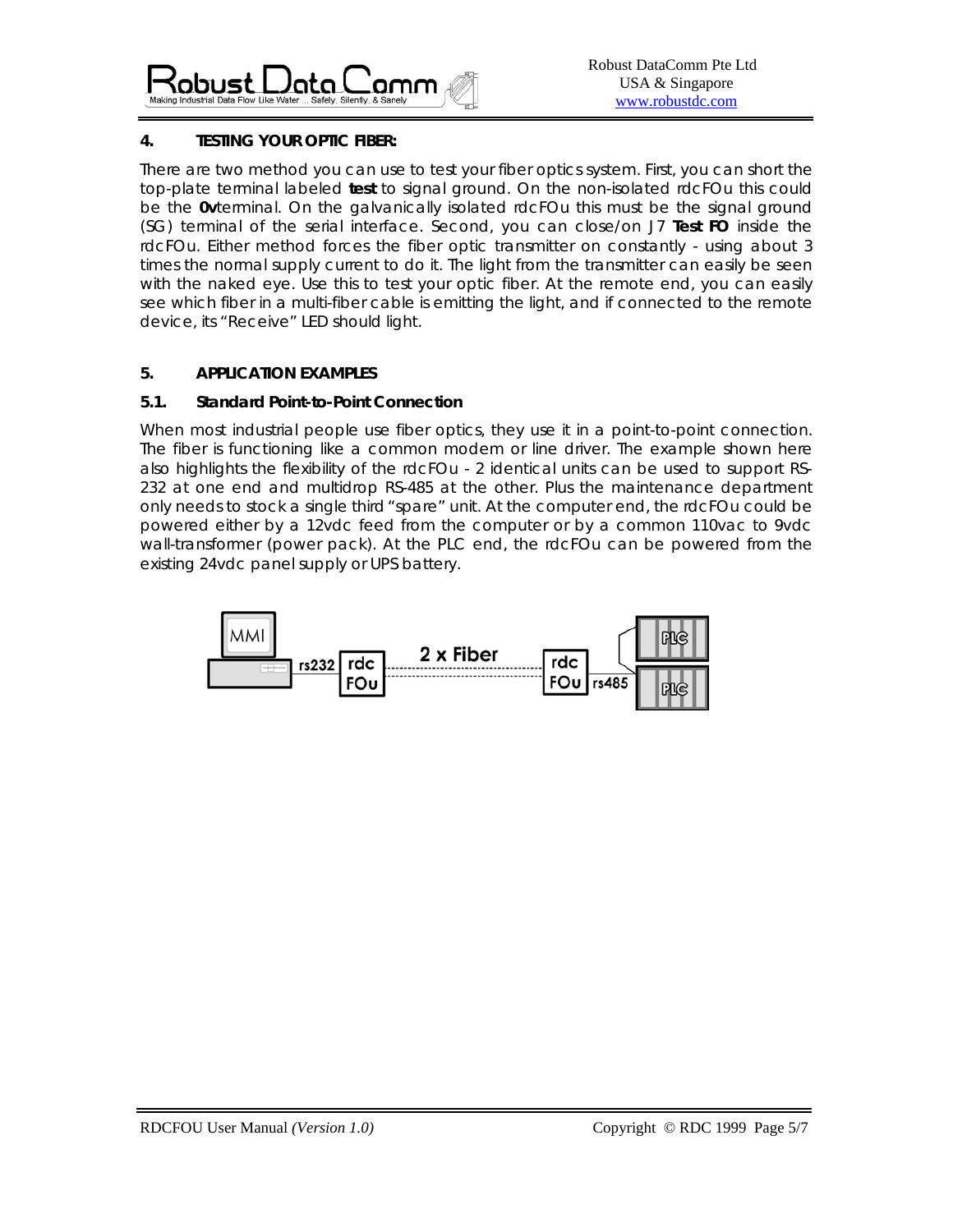

## **5.2. Multi-Drop Fiber Loop Design (Half-Duplex)**

Connecting multiple rdcFOu in a loop is often an easy way to handle multi-drop protocols like Modbus. However, since a single point of failure (or panel powered off) anywhere around the loop brings the whole loop down, this is only a safe design for small sites. Setting internal jumper 4 **Loop Slave** closed/on causes the rdcFOu to "echo" all fiber data received around the loop. So if a Modbus poll is received, this poll is both repeated out the serial interface and echoed onto the next rdcFOu, where it is also repeated out the serial interface and echoed on around the loop until every slave attached has seen the poll. Any slave response is likewise echoed around the loop back to the master. The rdcFOu at the master device *must use an RS-232 interface* (RS-422 and RS-485 NOT supported), *must support RTS/CTS* half-duplex modem-style handshaking, and must have internal jumper 3 **Loop Master** closed/on. The rdcFOu Loop Master is a halfduplex device with RTS "modem" control. When RTS is high/active, the rdcFOu is a transmit-only device and ignores any fiber data received (remember all the Loop Slaves including the last one - echo the master's poll around the loop). When RTS is low/inactive, the rdcFOu is a receive-only device and is ready to receive any slave responses.



## **5.3. Robust 'Star Multi-Drop Design (Full-Duplex)**

A more robust "multi-drop" design uses multiple rdcFOu near the Master in an RS-485 bus. A master poll is repeated out each of the central rdcFOu units. Unlike with the "Loop" design, there is no internal jumper settings required nor will a single fiber failure or remote power loss shutdown the entire system. However the master device *must support RS422 or RS-485 (2 or 4-wire)*. If your Master device has an RS-232 port, the RobustDC rdc485ic makes an ideal RS-232 to RS-485 converter. Using RS-485 4-wire at the master is more efficient since the central rdcFOu will NOT repeat the slave responses back out to the remote slaves - only the Mas-ter device see the slave responses. Also, the central rdcFOu can be configured for RS-485 4-wire whether the master device has an RS-422 or an RS-485 4-wire interface.